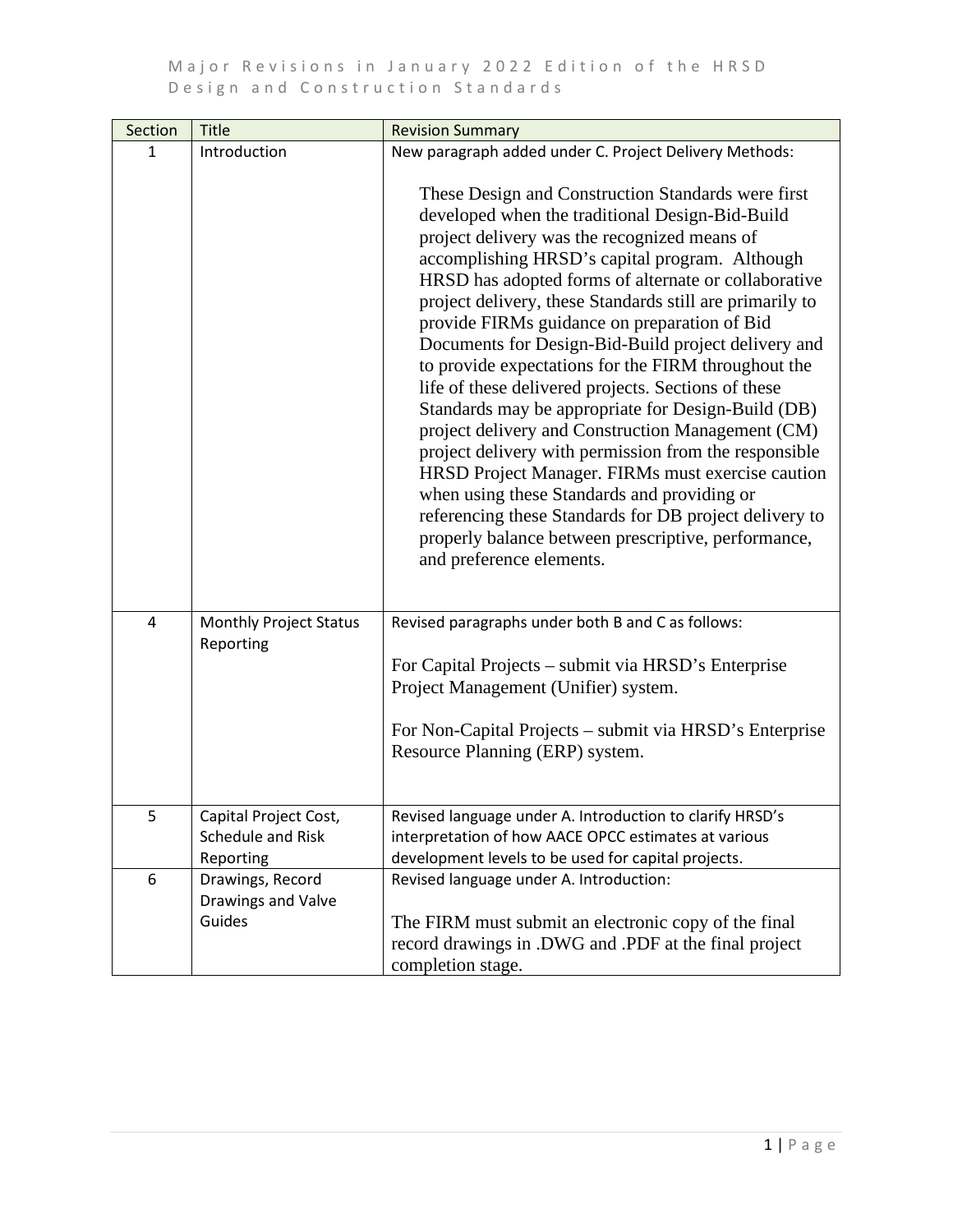| Section | <b>Title</b>                                                      | <b>Revision Summary</b>                                                                                                                                                                                                                                                                                                                                             |
|---------|-------------------------------------------------------------------|---------------------------------------------------------------------------------------------------------------------------------------------------------------------------------------------------------------------------------------------------------------------------------------------------------------------------------------------------------------------|
| 6       | Drawings, Record<br>Drawings and Valve<br>Guides                  | Revised language under B.5.f:<br>For pipeline projects, at the conformed stage, the FIRM<br>shall provide to HRSD a single AutoCAD file (.DWG)<br>containing the proposed HRSD infrastructure (also<br>referred to as a "seamless file the .DWG file must capture<br>the proposed HRSD infrastructure at its true State Plane<br>Coordinates (as specified herein). |
| 6       | Drawings, Record<br>Drawings and Valve<br>Guides                  | Revised requirement under C.1.j:<br>No individual file should exceed 20MB.                                                                                                                                                                                                                                                                                          |
| 8       | PER, Design, and<br><b>Construction Submittal</b><br>Requirements | Attachment A - the following new requirements have been<br>incorporated:<br>50% Design BIM (Vertical Projects)<br>$\bullet$<br>90% Design Drawings<br>$\bullet$<br>100% Design Drawings<br>$\bullet$<br><b>Conformed Documents</b><br>$\bullet$<br><b>Final Record Drawings</b><br>$\bullet$                                                                        |
| 10      | <b>Flood Elevation</b><br>Requirements                            | Paragraph F was added as follows:<br>HRSD is developing further climate change guidance.<br>Please contact Engineering Planning and Analysis<br>Division for additional interpretation of the flood<br>elevations by sending in a request to the<br>ModelingRequest@hrsd.com email with a project<br>description and location map.                                  |
| 11      | <b>Public Participation</b><br>Program                            | Additional forms and templates have been incorporated as<br>attachments to this section.                                                                                                                                                                                                                                                                            |
| 14      | Coordination of<br><b>Preconstruction Phase</b><br><b>Items</b>   | This section has been updated in its entirety with new<br>requirements.                                                                                                                                                                                                                                                                                             |
| 15      | Preparation of and<br><b>Format for Construction</b><br>Addenda   | This section has been updated in its entirety with new<br>requirements.                                                                                                                                                                                                                                                                                             |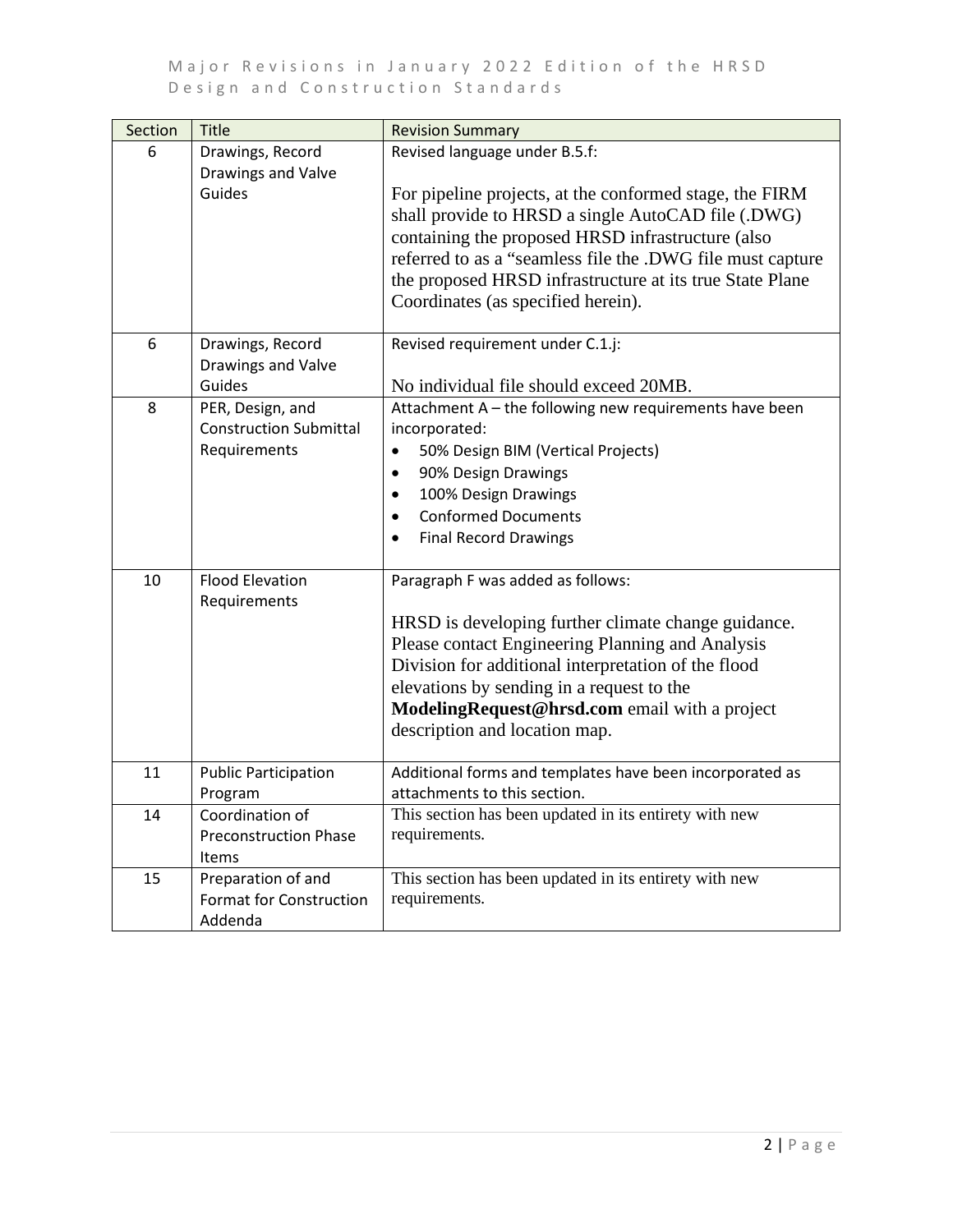| Section | <b>Title</b>                                                  | <b>Revision Summary</b>                                                                                                                                                                                                                                                                              |
|---------|---------------------------------------------------------------|------------------------------------------------------------------------------------------------------------------------------------------------------------------------------------------------------------------------------------------------------------------------------------------------------|
| 18      | <b>Expectations for</b><br>Construction<br>Administration and | The following new expectations have been incorporated:<br><b>E. General Procedures</b>                                                                                                                                                                                                               |
|         | <b>Construction Inspection</b>                                | For Virginia Clean Water Revolving Loan Fund<br>(VCWRLF) projects, FIRM to review and approve<br>Contractor submittals related to the American Iron & Steel<br>requirement as well as maintain documents, certifications<br>and tracking system for VDEQ audits if requested.                        |
|         |                                                               | For Virginia Clean Water Revolving Loan Fund<br>(VCWRLF) projects, FIRM to review, approve, and retain<br>documents related to the Contractor's compliance with the<br>Davis Bacon wage classification requirements and submit<br>wage certifications from Contractor's payment requests to<br>VDEQ. |
| 24      | Pipelines and                                                 | The following new language is included under paragraph                                                                                                                                                                                                                                               |
|         | Appurtenances                                                 | C.1.n.v.<br>In the case of existing unrestrained pipe at tie-in locations,<br>on a case-by-case basis the design team shall carefully<br>consider the application of thrust restraint to the<br>unrestrained pipe.                                                                                   |
| 31      | <b>Treatment Plant</b>                                        | The following new paragraph has been incorporated under<br>A.1.c.                                                                                                                                                                                                                                    |
|         |                                                               | Side Stream Treatment: The processes which treat liquid<br>recycles from the solids handling process to reduce<br>nutrient or inhibitory compound loading at the head of the<br>plant                                                                                                                |
| 31      | <b>Treatment Plant</b>                                        | The following new paragraph has been incorporated under E.6:<br>Submit equipment removal plan for all major process<br>equipment at 60% and 100% submittal stages.                                                                                                                                   |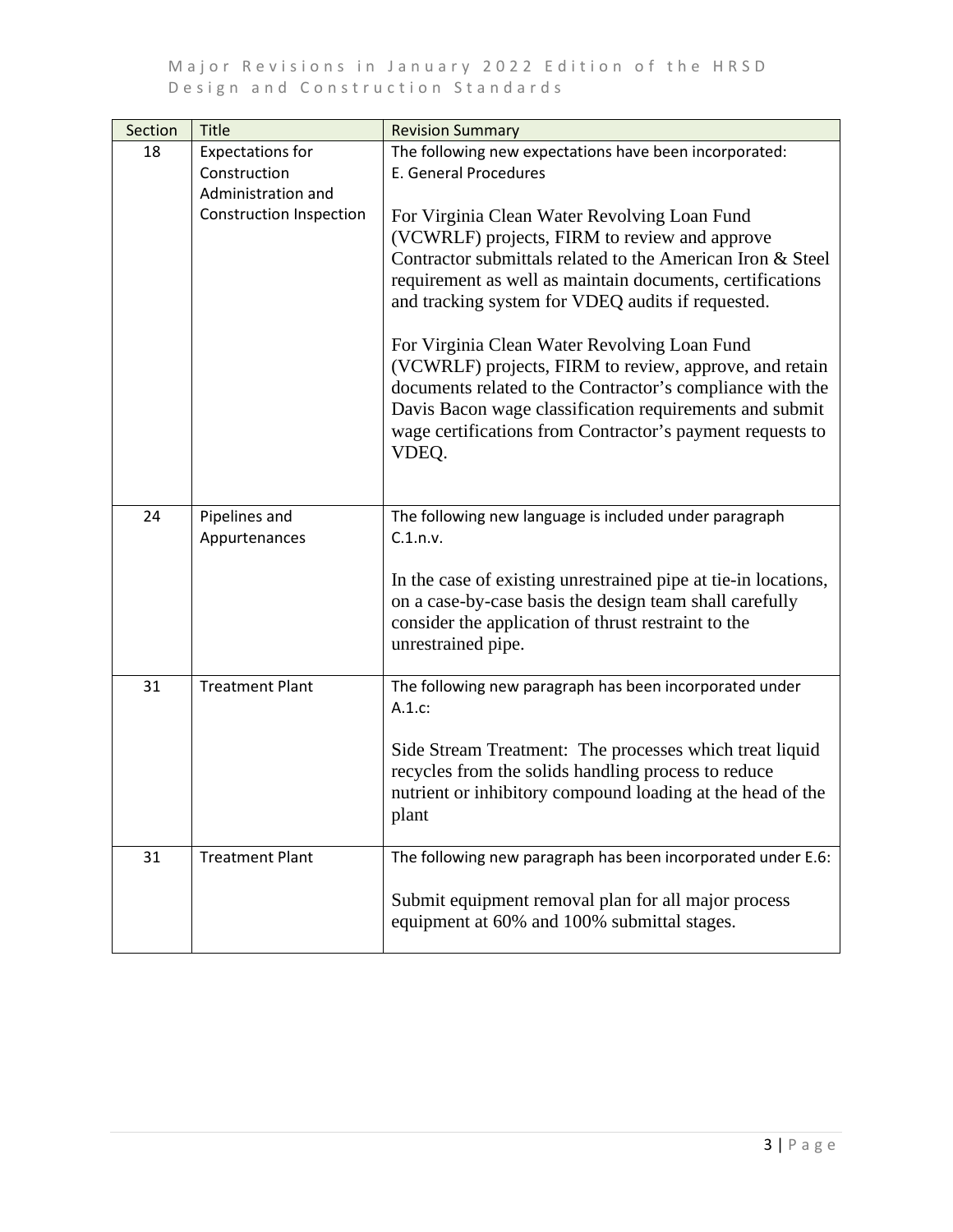| Section | <b>Title</b>           | <b>Revision Summary</b>                                                                                                                                                                |
|---------|------------------------|----------------------------------------------------------------------------------------------------------------------------------------------------------------------------------------|
| 31      | <b>Treatment Plant</b> | The following new paragraph has been incorporated under<br>H.1.c.                                                                                                                      |
|         |                        | Attach tracer wire to pipe and install buried utility<br>ix.<br>warning tape approximately 18 inches above<br>pipelines.<br>Tubing runs shall be continuous between<br>X.<br>manholes. |
|         |                        |                                                                                                                                                                                        |
| 31      | <b>Treatment Plant</b> | The following new sentence has been incorporated under<br>H.7.b:                                                                                                                       |
|         |                        | Provide a tank vent to an appropriate discharge point.<br>One option for the discharge location of this vent is the<br>odor control scrubber system duct.                              |
| 31      | <b>Treatment Plant</b> | The following new paragraph has been incorporated under<br>1.12:                                                                                                                       |
|         |                        | Locate drain valves for ease of access, maintenance, and<br>replacement. Avoid buried valves where possible.                                                                           |
| 31      | <b>Treatment Plant</b> | The following new sentence has been incorporated under<br>$M.1.a$ :                                                                                                                    |
|         |                        | Backflow preventer is required when potable water is<br>used.                                                                                                                          |
| 31      | <b>Treatment Plant</b> | The following new sentence has been incorporated under M.3:                                                                                                                            |
|         |                        | Select material of construction considering specific<br>installation environment conditions.                                                                                           |
| 31      | <b>Treatment Plant</b> | The following sentence has been removed from Paragraph<br>P.1.b.                                                                                                                       |
|         |                        | Limit the first stage maximum influent H2S concentration to 75<br>ppm.                                                                                                                 |
| 31      | <b>Treatment Plant</b> | The following sentence has been removed from Paragraph<br>P.2.b.iii.                                                                                                                   |
|         |                        | Sulfide Levels - Provide for a maximum sulfide concentration<br>of 75 ppm at any point in the scrubber ductwork or scrubber<br>influent so as to:                                      |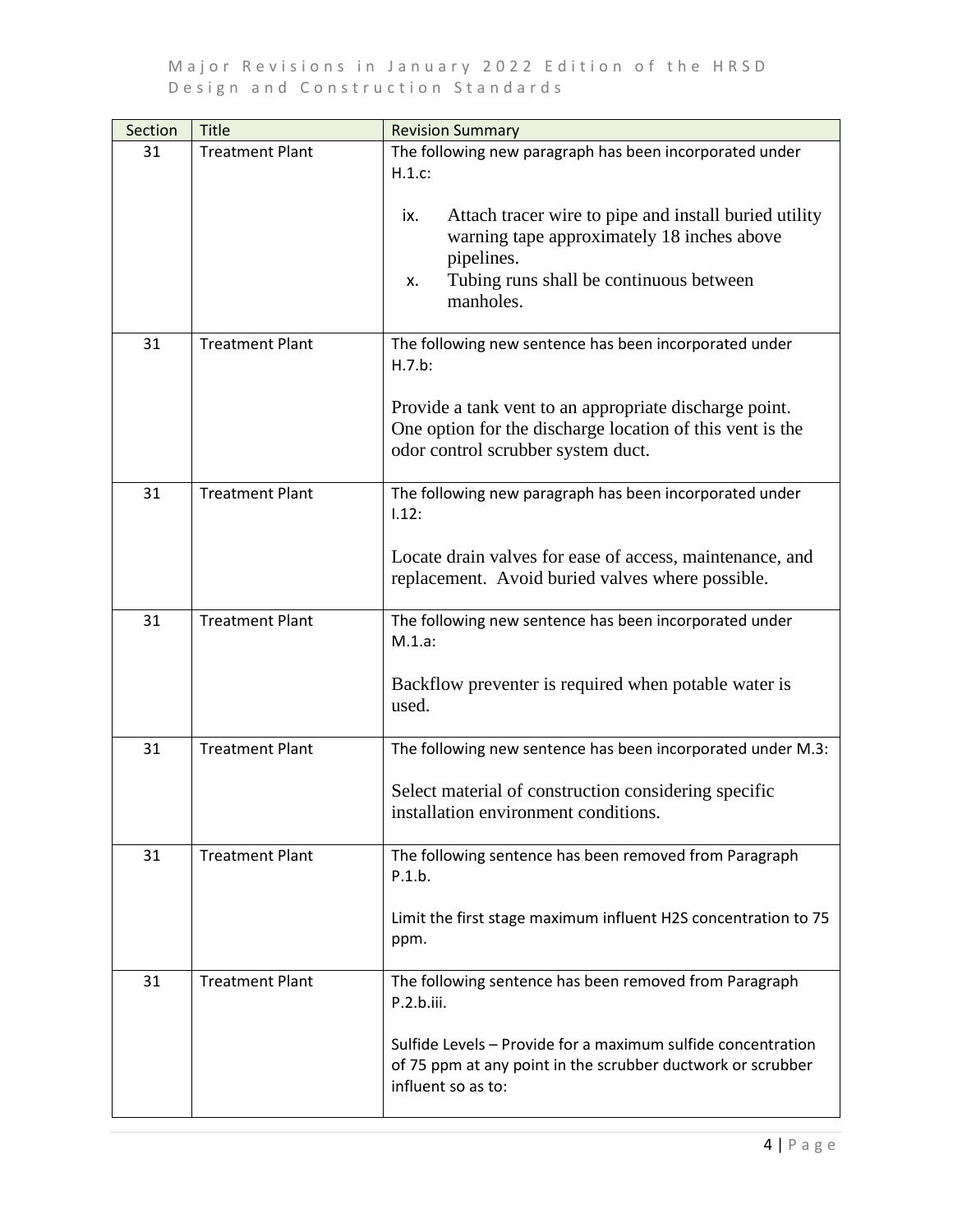| Section | Title                                    | <b>Revision Summary</b>                                                                                                                                                                                                                                                                                        |
|---------|------------------------------------------|----------------------------------------------------------------------------------------------------------------------------------------------------------------------------------------------------------------------------------------------------------------------------------------------------------------|
| 31      | <b>Treatment Plant</b>                   | The following sentence has been removed from Paragraph<br>R.2.i.                                                                                                                                                                                                                                               |
|         |                                          | Scum pump must not be hard piped to allow for easy removal<br>during maintenance.                                                                                                                                                                                                                              |
| 31      | <b>Treatment Plant</b>                   | The following sentence has been removed from Paragraph U.2.                                                                                                                                                                                                                                                    |
|         |                                          | Scum is highly corrosive to carbon steel. PVC or HDPE is<br>preferred.                                                                                                                                                                                                                                         |
| 31      | <b>Treatment Plant</b>                   | The following sentence has been incorporated into first<br>paragraph of V.2.                                                                                                                                                                                                                                   |
|         |                                          | The addition of septage or FOG receiving may be based<br>on beneficial use of these products in the treatment<br>process, or by lack of other receiving options within a<br>reasonable transport distance.                                                                                                     |
| 31      | <b>Treatment Plant</b>                   | The following sentence has been incorporated into third<br>paragraph of V.2.                                                                                                                                                                                                                                   |
|         |                                          | Provide sloped bottom and center collection point to<br>allow for complete emptying.                                                                                                                                                                                                                           |
| 31      | <b>Treatment Plant</b>                   | The following sentence has been incorporated into Paragraph<br>AA.1:                                                                                                                                                                                                                                           |
|         |                                          | Select pipe material taking into consideration the soil<br>conditions and corrosivity. Provide pipe protection as<br>appropriate.                                                                                                                                                                              |
| 31      | <b>Treatment Plant</b>                   | The following sentence has been incorporated into Paragraph<br>$CC.1$ :                                                                                                                                                                                                                                        |
|         |                                          | The FIRM shall populate template provided by HRSD for<br>review and acceptance.                                                                                                                                                                                                                                |
| 32      | <b>Electrical and</b><br>Instrumentation | This section has been revised and added to extensively,<br>therefore a careful and comprehensive review of this section is<br>warranted by users of these standards and requirements.<br>HRSD is aware of formatting issues in this section that will<br>corrected in a future publication of these standards. |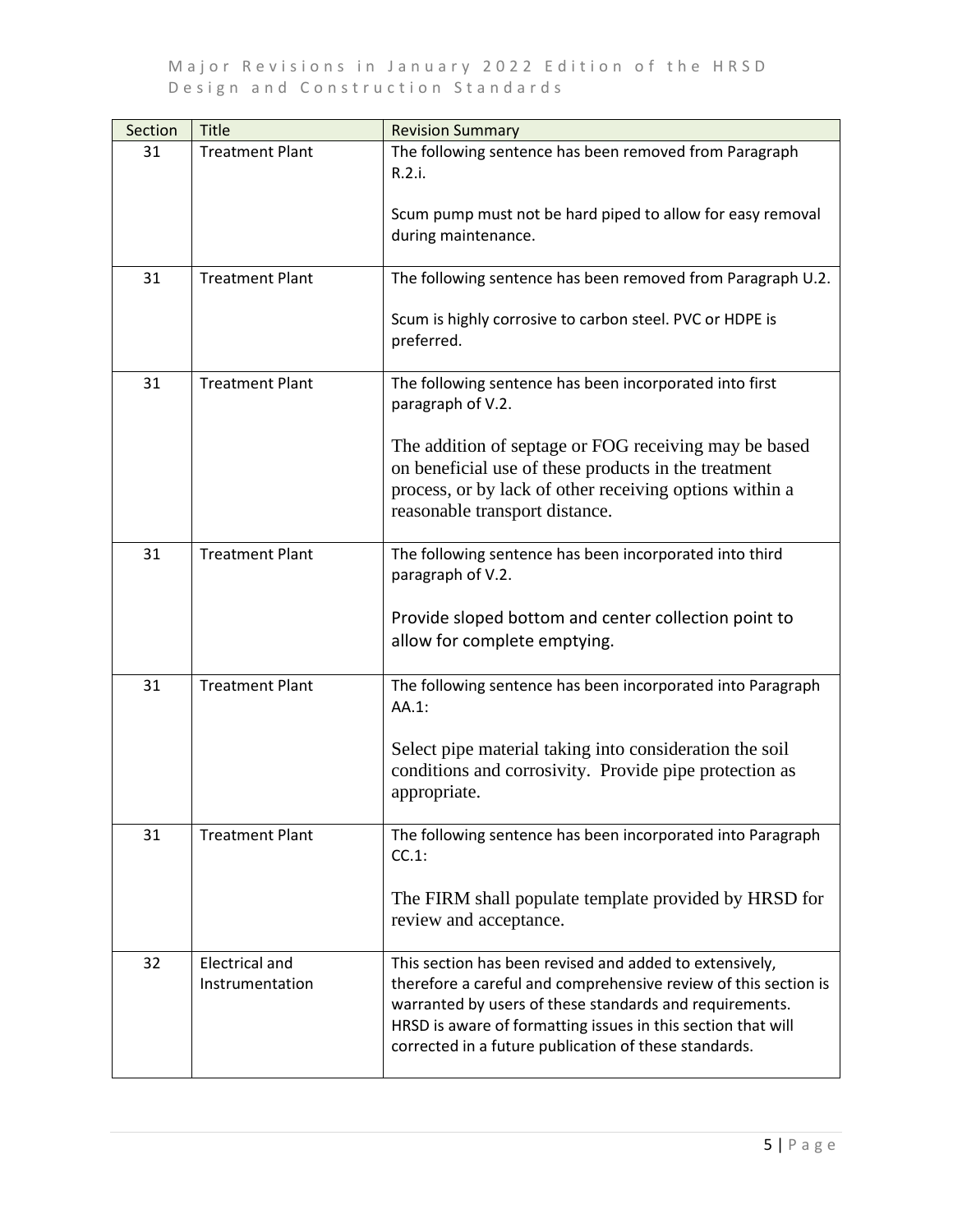| Section | <b>Title</b>                             | <b>Revision Summary</b>                                                                                                                                                                                                                                                                                                                                                                                                                                                                                                                                                                                                                                                                                                                                                                                                                                                                                                                                                                                                                                                                                                                                                                                                                                                                                                                                                                                                                                                                                                                                                                                                                    |
|---------|------------------------------------------|--------------------------------------------------------------------------------------------------------------------------------------------------------------------------------------------------------------------------------------------------------------------------------------------------------------------------------------------------------------------------------------------------------------------------------------------------------------------------------------------------------------------------------------------------------------------------------------------------------------------------------------------------------------------------------------------------------------------------------------------------------------------------------------------------------------------------------------------------------------------------------------------------------------------------------------------------------------------------------------------------------------------------------------------------------------------------------------------------------------------------------------------------------------------------------------------------------------------------------------------------------------------------------------------------------------------------------------------------------------------------------------------------------------------------------------------------------------------------------------------------------------------------------------------------------------------------------------------------------------------------------------------|
| 32      | <b>Electrical and</b><br>Instrumentation | Significant revisions to this section include the following:                                                                                                                                                                                                                                                                                                                                                                                                                                                                                                                                                                                                                                                                                                                                                                                                                                                                                                                                                                                                                                                                                                                                                                                                                                                                                                                                                                                                                                                                                                                                                                               |
|         |                                          | New SCADA information and flowchart for Pump Stations<br>$\bullet$<br>in Exhibit L.<br>Duct bank updated information for Pump Stations in<br>$\bullet$<br>Exhibit J.<br>Short circuit, coordination, and arc flash study<br>$\bullet$<br>expectations - SKM Power Study Specification expanded<br>upon for Pump Stations and Treatment Plants in Exhibit A.<br>Harmonic Filters (active and passive) for Pump Stations<br>$\bullet$<br>and Treatment Plants revisions in Exhibit C.<br>Load Bank Test Boxes for Pump Stations has been revised<br>$\bullet$<br>regarding ESL Power (Triple Switch) in Exhibit B.<br>Electrical rooms with small footprint for Pump Stations and<br>$\bullet$<br>Treatment Plants added language "The size of the<br>electrical gear is based on the ampacity of the bus within.<br>Typically, electrical rooms are designed to accommodate<br>equipment layout without future considerations for<br>growth, therefore electrical buildings should be sized<br>adequately to accommodate where wall space is needed<br>for future equipment."<br>Regarding Dominion Energy, secure voltage (1-ph or 3-ph),<br>$\bullet$<br>rout, and easements during PER phase for Pump Stations<br>and Treatment Plants. Additional information in Exhibit K.<br>Electrical rooms regarding HVAC for Pump Stations and<br>$\bullet$<br>Treatment Plants - Electrical rooms should be conditioned<br>to increase the life of sensitive electrical and electronic<br>equipment. Thermostat should be set up to 80 F to control<br>condensation/moisture. Also include a hydrogen sulfide<br>(H2S) removal system if needed. |
|         |                                          | Pump Station sites without generator - provide battery<br>$\bullet$<br>charger and batteries to maintain reliability.<br><b>Emergency generators for Pump Stations and Treatments</b><br>$\bullet$<br>Plants - updated standards with new Veeder Root Model<br>TLS 300/350 to TLS 450 for underground storage tank<br>monitoring.                                                                                                                                                                                                                                                                                                                                                                                                                                                                                                                                                                                                                                                                                                                                                                                                                                                                                                                                                                                                                                                                                                                                                                                                                                                                                                          |
|         |                                          |                                                                                                                                                                                                                                                                                                                                                                                                                                                                                                                                                                                                                                                                                                                                                                                                                                                                                                                                                                                                                                                                                                                                                                                                                                                                                                                                                                                                                                                                                                                                                                                                                                            |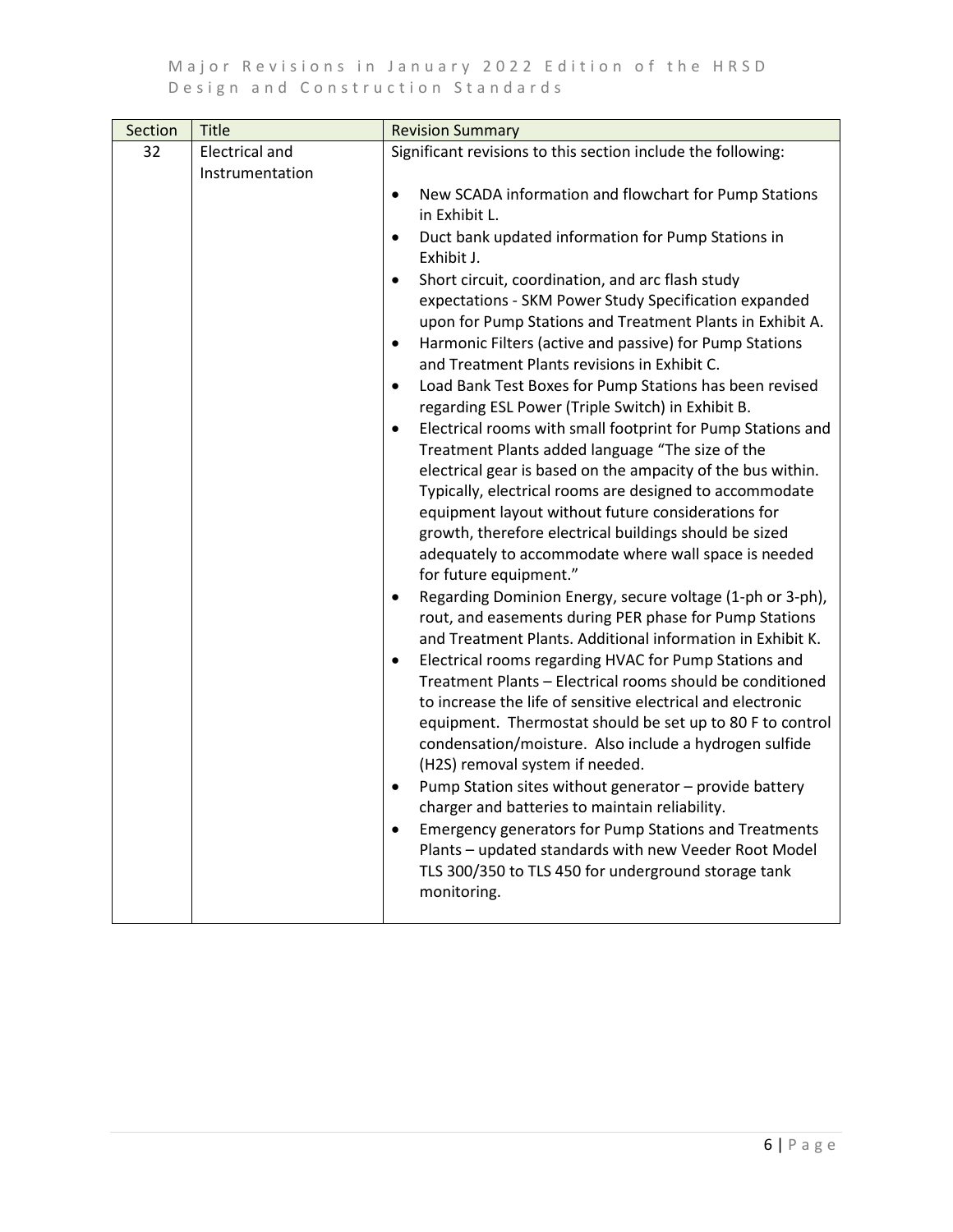| Section | <b>Title</b>                                                                                                                | <b>Revision Summary</b>                                                                                                                                                                                                                                                                                                                                                                                                                                                                                                                   |
|---------|-----------------------------------------------------------------------------------------------------------------------------|-------------------------------------------------------------------------------------------------------------------------------------------------------------------------------------------------------------------------------------------------------------------------------------------------------------------------------------------------------------------------------------------------------------------------------------------------------------------------------------------------------------------------------------------|
| 32      | <b>Electrical and</b><br>Instrumentation                                                                                    | Significant revisions to this section include the following:<br>Updated remote operator sections for Pump Stations and<br>Treatment Plants - Exhibits M and N added.<br>Updated lighting sections to include LED only and remove<br>$\bullet$<br>non-LED technologies for Pump Stations and Treatment<br>Plants.<br>Added Ashcroft to Red Valve pressure seals with Viton<br>$\bullet$<br>boot for Pump Stations and Treatment Plants.<br>Limitorque valve actuators added for Pump Stations and<br>$\bullet$<br><b>Treatment Plants.</b> |
| 35      | <b>Standards for Capital</b><br><b>Improvement Projects</b><br>that Involve<br><b>Construction Dewatering</b><br>Activities | Contact information has been updated in Paragraph E for<br>VDEQ.                                                                                                                                                                                                                                                                                                                                                                                                                                                                          |
| 36      | <b>Standard Details</b>                                                                                                     | Revisions and additions incorporated for the following listed<br><b>Standard Details:</b><br>Detail 328 updated for American Iron and Steel<br>Requirements<br>Detail 330 updated for American Iron and Steel<br>$\bullet$<br>Requirements<br>Detail 351 updated for American Iron and Steel<br>٠<br>Requirements<br>Detail 646 A/B has been deleted.                                                                                                                                                                                     |
| 37      | Suggested Division 1<br><b>Items</b>                                                                                        | Numerous deletions from the table in Paragraph B have been<br>made that were no longer applicable.                                                                                                                                                                                                                                                                                                                                                                                                                                        |
| 38      | <b>Front End Documents</b>                                                                                                  | The following revision has been incorporated in Paragraph B.2:<br>Forward to Project Manager for review then forward to<br>HRSD's Contract Specialist for final typing.                                                                                                                                                                                                                                                                                                                                                                   |
| 38      | <b>Front End Documents</b>                                                                                                  | The following revision has been incorporated in Paragraph B.3:<br>Verify the project title, CIP Project Number (if applicable)<br>and the date (month and year) on the drawings and<br>technical specifications. The date (month and year)<br>appears on the specification cover.                                                                                                                                                                                                                                                         |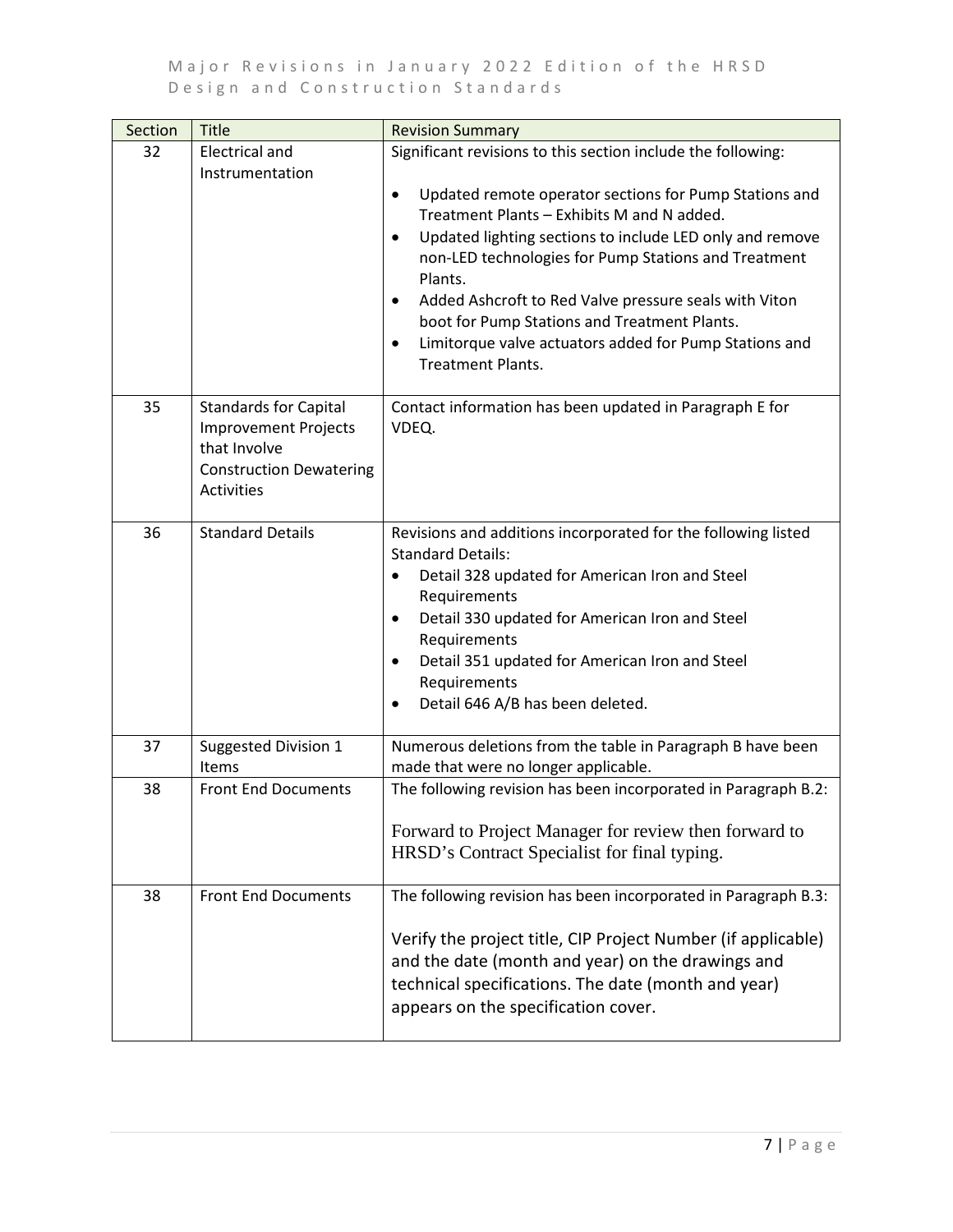| Section | <b>Title</b>               | <b>Revision Summary</b>                                                                                                                                                                                                    |
|---------|----------------------------|----------------------------------------------------------------------------------------------------------------------------------------------------------------------------------------------------------------------------|
| 38      | <b>Front End Documents</b> | The following revision has been incorporated in Paragraph<br>B.6.a:                                                                                                                                                        |
|         |                            | If unit prices apply, provide a bid summary sheet and<br>verify unit of measurements match in the bid summary,<br>Opinion of Probable Construction Cost, and Measurement<br>and Payments technical specifications section. |
| 38      | <b>Front End Documents</b> | The list of front-end documents in Paragraph C has been<br>updated and incorporated.                                                                                                                                       |
| 38      | <b>Front End Documents</b> | The following revision has been incorporated in Paragraph<br>D.1.g.                                                                                                                                                        |
|         |                            | Work with HRSD's Project Manager if VCWRLF and/or<br>WIFIA program requirements should be included.                                                                                                                        |
| 38      | <b>Front End Documents</b> | The following revision has been incorporated in Paragraph<br>$D.1.i$ :                                                                                                                                                     |
|         |                            | HRSD usually advertises on Monday using HRSD's<br>Website, HRSD's Enterprise Resource Planning (ERP)<br>system, and Virginia's eProcurement Marketplace (eVA)<br>system.                                                   |
| 38      | <b>Front End Documents</b> | The following revision has been incorporated in Paragraph<br>D.2.a:                                                                                                                                                        |
|         |                            | Work with HRSD's Project Manager if VCWRLF and/or<br>WIFIA program requirements should be included.                                                                                                                        |
| 38      | Front End Documents        | The following revision has been incorporated in Paragraph<br>$D.2$ .j:                                                                                                                                                     |
|         |                            | Article 27 – Work with HRSD's Project Manager if<br>VCWRLF and/or WIFIA program requirements should be<br>included.                                                                                                        |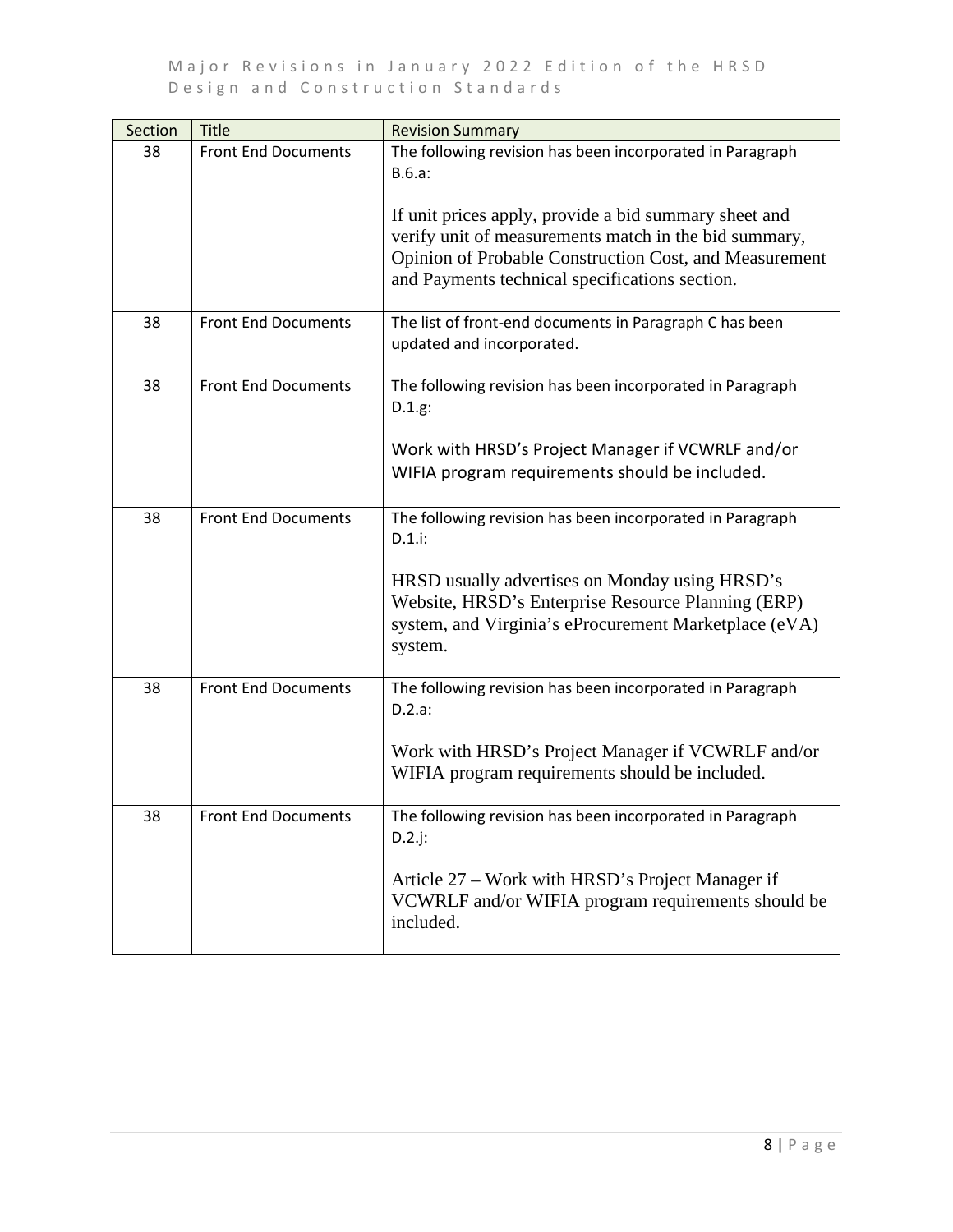| Section | <b>Title</b>                                   | <b>Revision Summary</b>                                                                                                                                                                                                |
|---------|------------------------------------------------|------------------------------------------------------------------------------------------------------------------------------------------------------------------------------------------------------------------------|
| 38      | <b>Front End Documents</b>                     | The following revision has been incorporated in Paragraph<br>D.3.h and D.3.i:                                                                                                                                          |
|         |                                                | h. Paragraph 7.01.A.7– List number of Drawings and<br>Project title.                                                                                                                                                   |
|         |                                                | Paragraph 7.01.A.11–List other exhibits to this<br>i.<br>Agreement, if needed.                                                                                                                                         |
| 38      | <b>Front End Documents</b>                     | The following previous sentence under Paragraph D.4 has been<br>deleted:                                                                                                                                               |
|         |                                                | Paragraph 2.02 - No longer needed, standard will now be 4<br>copies.                                                                                                                                                   |
| 38      | <b>Front End Documents</b>                     | The following previous sentence under Paragraph D.4.i has<br>been deleted:                                                                                                                                             |
|         |                                                | No longer needed, updated standard to have it as Engineer.                                                                                                                                                             |
| 38      | <b>Front End Documents</b>                     | Attachment A - EJCDC Document Sections:                                                                                                                                                                                |
|         |                                                | An updated version of the EJCDC has been incorporated.                                                                                                                                                                 |
| 40      | <b>Master Specification</b><br><b>Sections</b> | Specification 01040 - Coordination:                                                                                                                                                                                    |
|         |                                                | Paragraph 1.5 has been revised to direct the Contractor to use<br>HRSD's Unifier Enterprise Project Management System in lieu<br>of HRSD's Enterprise Resource Planning (ERP) System for<br>financial related matters. |
| 40      | <b>Master Specification</b><br>Sections        | Specification 01060 - Special Conditions:                                                                                                                                                                              |
|         |                                                | Reference to use of HRSD's Enterprise Resource Planning (ERP)<br>System has been removed from this document.                                                                                                           |
| 40      | <b>Master Specification</b><br>Sections        | Specification 01340 - Submittals:<br>Revision to Paragraph 1.2.C.2.o. as follows.                                                                                                                                      |
|         |                                                | Virginia Clean Water Revolving Loan Fund (VCWRLF) American<br>Iron & Steel (AIS) certification <i>(if applicable)</i>                                                                                                  |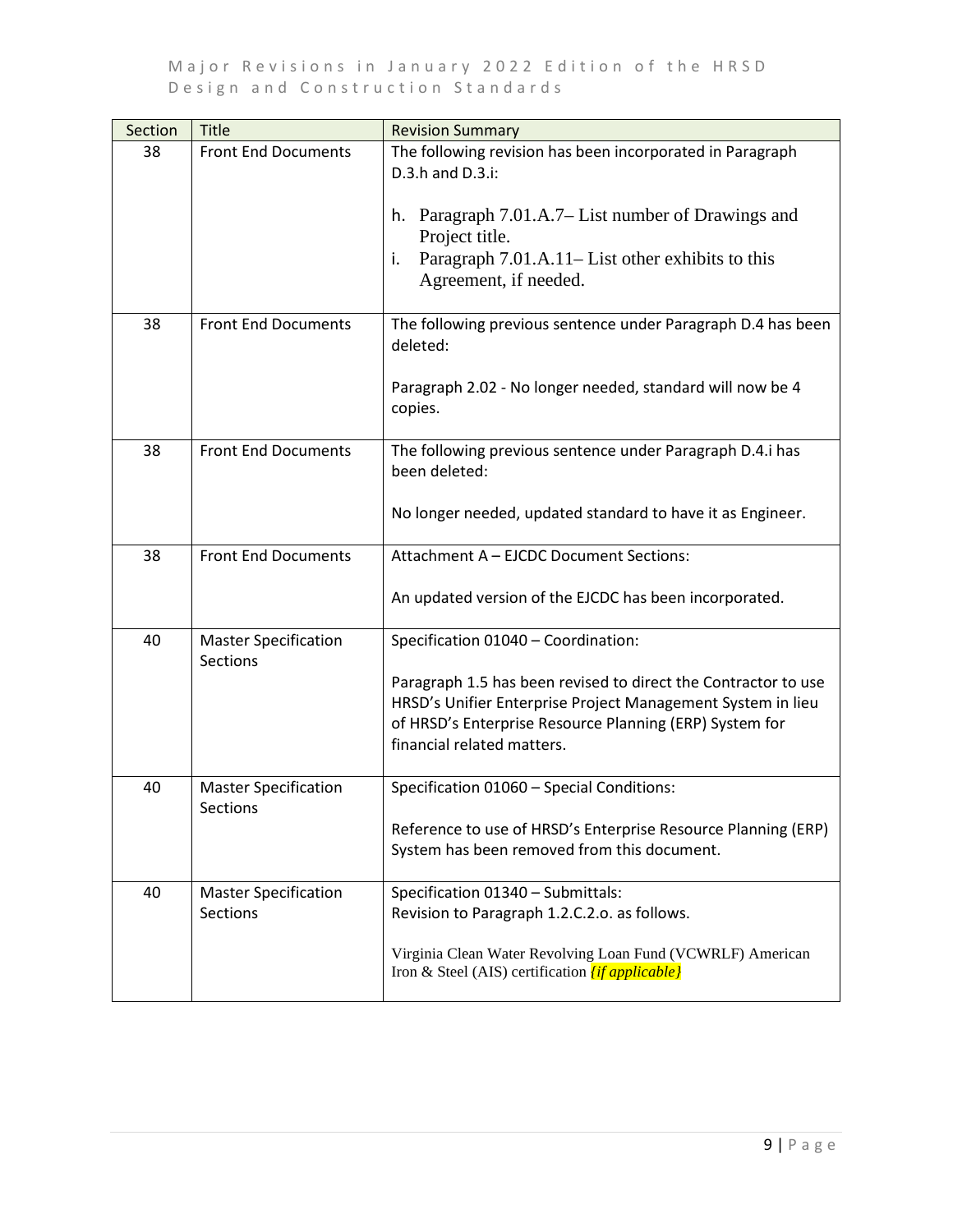| Section | Title                                          | <b>Revision Summary</b>                                                                                                                                                                                                                                                                                                                                                                                                                                                                                                                                                                                                                                                                                                                                                                                                                                                                                                                                                                                                                                                                                                                                                                                                                                                                       |
|---------|------------------------------------------------|-----------------------------------------------------------------------------------------------------------------------------------------------------------------------------------------------------------------------------------------------------------------------------------------------------------------------------------------------------------------------------------------------------------------------------------------------------------------------------------------------------------------------------------------------------------------------------------------------------------------------------------------------------------------------------------------------------------------------------------------------------------------------------------------------------------------------------------------------------------------------------------------------------------------------------------------------------------------------------------------------------------------------------------------------------------------------------------------------------------------------------------------------------------------------------------------------------------------------------------------------------------------------------------------------|
| 40      | <b>Master Specification</b>                    | Specification 01340 - Submittals:                                                                                                                                                                                                                                                                                                                                                                                                                                                                                                                                                                                                                                                                                                                                                                                                                                                                                                                                                                                                                                                                                                                                                                                                                                                             |
|         | <b>Sections</b>                                | New Paragraph 1.4.F as follows.<br>American Iron & Steel (AIS) Required Submittals under the                                                                                                                                                                                                                                                                                                                                                                                                                                                                                                                                                                                                                                                                                                                                                                                                                                                                                                                                                                                                                                                                                                                                                                                                  |
|         |                                                | VCWRLF Program [where applicable]<br>For all Virginia Clean Water Revolving Loan Fund projects,<br>and in accordance with the American Iron and Steel<br>requirement, except otherwise specified, all iron and steel<br>products including but not limited to manhole frame and<br>covers, valve box frame and covers, miscellaneous steel<br>items such as fasteners, nuts, bolts and washers to be<br>permanently incorporated in the work shall be domestically<br>produced in the United States of America. Therefore,<br>"domestically produced" means all manufacturing processes<br>must occur in the United States of America. Manufacturing<br>processes are defined as any process which alters or modifies<br>the chemical content, physical size or shape or final finish of<br>iron or steel material such as rolling, extruding, bending,<br>machining, fabrication, grinding, drilling, finishing, or<br>coating whereby a raw material or a reduced iron ore<br>material is transformed into a steel or iron item that differs<br>from the original material. For the purposes of satisfying this<br>requirement "coating" is defined as the application of epoxy,<br>galvanizing, painting or any other such process that protects<br>or enhances the value of the material. |
| 40      | <b>Master Specification</b><br><b>Sections</b> | Specification 03700 - Concrete Rebuild<br>Revisions have been incorporated into Paragraph 1.4<br>Reference Standards.                                                                                                                                                                                                                                                                                                                                                                                                                                                                                                                                                                                                                                                                                                                                                                                                                                                                                                                                                                                                                                                                                                                                                                         |
| 40      | <b>Master Specification</b><br>Sections        | Specification 03700 - Concrete Rebuild                                                                                                                                                                                                                                                                                                                                                                                                                                                                                                                                                                                                                                                                                                                                                                                                                                                                                                                                                                                                                                                                                                                                                                                                                                                        |
|         |                                                | The following revision has been incorporated into Paragraph<br>1.5.                                                                                                                                                                                                                                                                                                                                                                                                                                                                                                                                                                                                                                                                                                                                                                                                                                                                                                                                                                                                                                                                                                                                                                                                                           |
|         |                                                | Welding Specialist: A Certified Welding Inspector (CWI) as per the<br>AWS D1.1/D1.1M:2020.                                                                                                                                                                                                                                                                                                                                                                                                                                                                                                                                                                                                                                                                                                                                                                                                                                                                                                                                                                                                                                                                                                                                                                                                    |
| 40      | <b>Master Specification</b><br><b>Sections</b> | Specification 03700 - Concrete Rebuild                                                                                                                                                                                                                                                                                                                                                                                                                                                                                                                                                                                                                                                                                                                                                                                                                                                                                                                                                                                                                                                                                                                                                                                                                                                        |
|         |                                                | The following previous sentence under Paragraph 1.6.B.8.a.2)<br>has been removed.                                                                                                                                                                                                                                                                                                                                                                                                                                                                                                                                                                                                                                                                                                                                                                                                                                                                                                                                                                                                                                                                                                                                                                                                             |
|         |                                                | If chemical analysis and carbon equivalent of reinforcing bars is<br>not known, use pre-heat temperature of 300 to 500 degrees F<br>and E7018 electrodes.                                                                                                                                                                                                                                                                                                                                                                                                                                                                                                                                                                                                                                                                                                                                                                                                                                                                                                                                                                                                                                                                                                                                     |